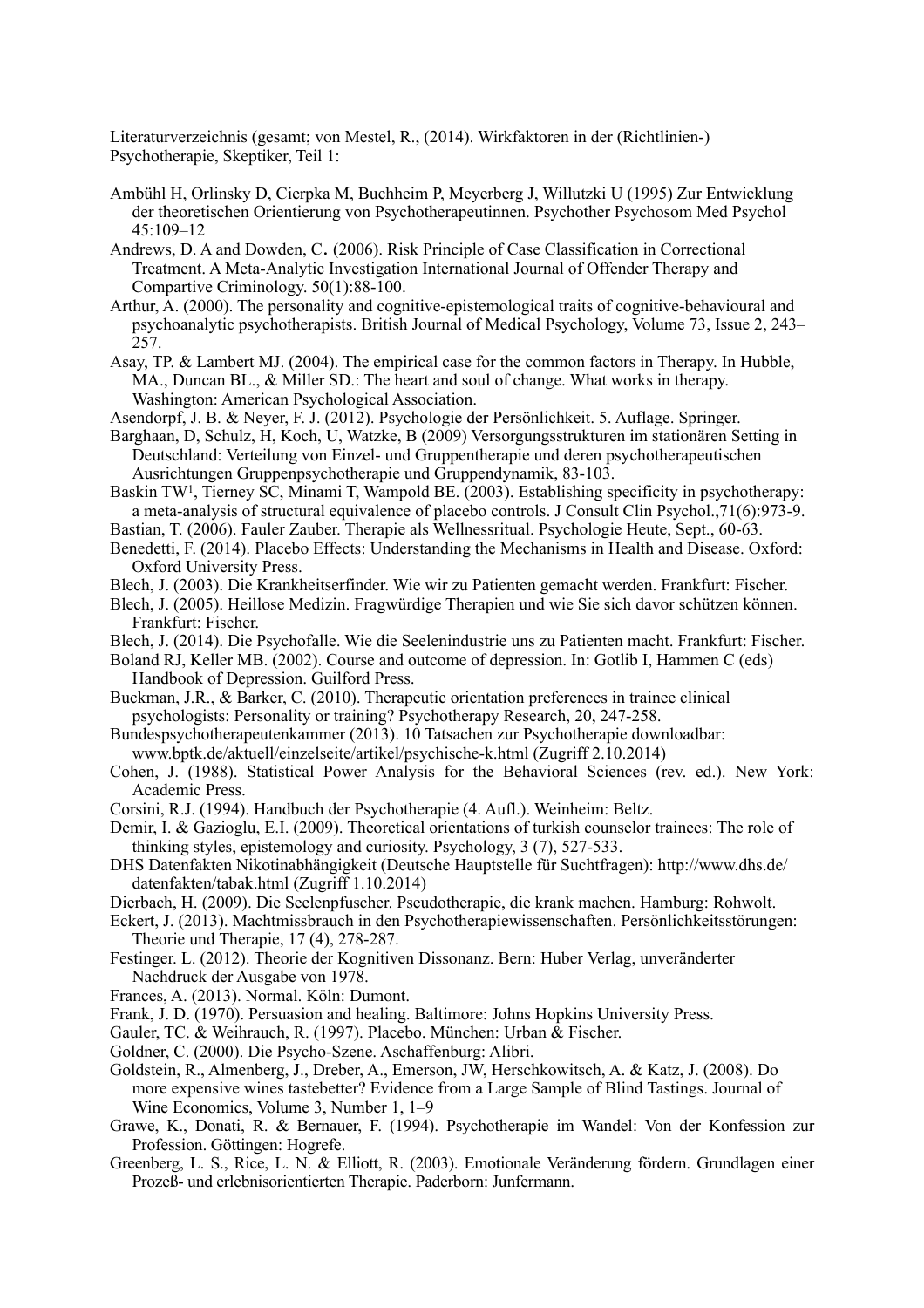- Grissom, R. J. (1996). The magical number  $.7 \pm .2$ : Meta-meta-analysis of the probability of superior outcome in comparisons involving therapy, placebo, and control. Journal of Consulting and Clinical Psychology, Vol 64 (5), 973-982.
- Hartmann, A. & Herzog, T. (1995). Varianten der Effektstärkenberechnung in Meta-Analysen: Kommt es zu variablen Ergebnissen? Zeitschrift für klinische Psychologie, 24 (4), 337-343.
- Heffler, B. & Sandell, R. (2009). The role of learning style in choosing one's therapeutic orientation. [Psychother Res.](http://www.ncbi.nlm.nih.gov/pubmed/19437343) ;19(3):283-92. doi: 10.1080/10503300902806673.
- Hunot V, Moore TH, Caldwell DM, Furukawa TA, Davies P, Jones H, Honyashiki M, Chen P, Lewis [G, Churchill R \(2013\). 'Third wave' cognitive and behavioural therapies versus other psychological](http://www.ncbi.nlm.nih.gov/pubmed/24142844)  therapies for depression. [Cochrane Database Syst Rev.](http://www.ncbi.nlm.nih.gov/pubmed/24142844) Oct 18;10:CD008704. doi: 10.1002/14651858.CD008704.pub2.
- Kanning, U. (2013). Wenn Manager auf Bäume klettern ...: Mythen der Personalentwicklung und Weiterbildung. Lengerich: Papst.
- Kanning, U. P. (2007). Wie Sie garantiert nicht erfolgreich werden! Dem Phänomen der Erfolgsgurus auf der Spur. Lengerich: Papst.
- Kendall, PC., Holmbeck, G. & Verduin, T. (2004). Methodology, Design and Evaluation in Psychotherapy Research. In M.J. Lambert (Ed.), Bergin and Garfield's Handbook of Psychotherapy and Behavior (p. 16-43).New York: John Wiley.
- [Khan A,](http://www.ncbi.nlm.nih.gov/pubmed?term=khan%2520a%255bauthor%255d&cauthor=true&cauthor_uid=15918351) [Kolts RL,](http://www.ncbi.nlm.nih.gov/pubmed?term=kolts%2520rl%255bauthor%255d&cauthor=true&cauthor_uid=15918351) [Rapaport MH](http://www.ncbi.nlm.nih.gov/pubmed?term=rapaport%2520mh%255bauthor%255d&cauthor=true&cauthor_uid=15918351), [Krishnan KR](http://www.ncbi.nlm.nih.gov/pubmed?term=krishnan%2520kr%255bauthor%255d&cauthor=true&cauthor_uid=15918351), [Brodhead AE](http://www.ncbi.nlm.nih.gov/pubmed?term=brodhead%2520ae%255bauthor%255d&cauthor=true&cauthor_uid=15918351), [Browns WA.](http://www.ncbi.nlm.nih.gov/pubmed?term=browns%2520wa%255bauthor%255d&cauthor=true&cauthor_uid=15918351) (2005). Magnitude of placebo response and drug-placebo differences across psychiatric disorders. [Psychol Med.,](http://www.ncbi.nlm.nih.gov/pubmed/15918351) 35(5): 743-9.
- Ki[rsch, I., & Sapirstein, G \(1998\). "Listening to Prozac but hearing placebo: A meta-analysis of](http://web.archive.org/web/19980715085305/http:/journals.apa.org/prevention/volume1/pre0010002a.html)  antidepressant medication. Prevention and Treatment". Prevention and Treatment 1 (2): Article 0002a. [doi:](http://en.wikipedia.org/wiki/digital_object_identifier)[10.1037/1522-3736.1.1.12a](http://dx.doi.org/10.1037%252f1522-3736.1.1.12a)
- Kirsch, I., Deacon, B. J., Huedo-Medina, T. B., Scoboria, A., Moore, T. J., & Johnson, B. T (2008). [Initial severity and antidepressant benefits: A meta-analysis of data submitted to the Food and Drug](http://www.ncbi.nlm.nih.gov/pmc/articles/pmc2253608/)  Administration. DOI: 10.1371/journal.pmed.0050045
- Kirsch, I., Moore, T. J., Scoboria, A., & Nicholls, S. S. (2002). Prevention & Treatment. The emperor's new drugs: An analysis of antidepressant medication data submitted to the U.S. Food and Drug Administration. 2002; 5(1):10.1037/1522-3736.5.1.523a.
- Klug, G., Henrich, G., Kächele, H., Sandell, R. & Huber, D. (2008). Die Therapeutenvariable: Immer noch ein dunkler Kontinent? Psychotherapeut, 53: 83-91.
- Kriz, J. (2014). Vermessene "Wissenschaftlichkeit" von Psychotherapie in Deutschland. In Hartmann-Kottek, L. (Hrsg.). Gestalttherapie-Faszination und Wirksamkeit. Eine Bestandsaufnahme. Gießen: Psychosozial Verlag, S. 353-357.
- Lambert, M. J. & Bergin, A. E. (1994). The Effectiveness of Psychotherapy. In A.E. Bergin & S.L. Garfield (eds.), Handbook of Psychotherapy and Behavior Change (4th ed). New York: John Wiley & Sons. 143-189.
- Lambert, M. J. (2013). The Efficacy and Effectiveness of Psychotherapy. In M.J. Lambert (Ed.), Bergin and Garfield's Handbook of Psychotherapy and Behavior ( $6<sup>th</sup>$  ed) New York: John Wiley  $\&$ Sons. 169-218.
- Lambert, M. J., & Ogles, B. M. (2004). The Efficacy and Effectiveness of Psychotherapy. In M.J. Lambert (Ed.), Bergin and Garfield's Handbook of Psychotherapy and Behavior. (5<sup>th</sup> ed) New York: John Wiley & Sons. 139-193.
- Lampe, A, Mitmansgruber H, Gast U, Schüssler G & Reddemann L (2008). Therapieevaluation der Psychodynamisch Imaginativen Traumatherapie (PITT) im stationären Setting. Neuropsychiatrie, 22, 3, 189-197.
- Leichsenring, F., Rabung, S. (2006) Change norms: A complementary approach to the issue of control groups in psychotherapy outcome research. Psychotherapy Research, 16, 604-616.
- Ho[fmann, L. \(2009\) Spiritualität und Religiosität in der psychotherapeutischen Praxis. Eine](http://oops.uni-oldenburg.de/909/)  bundesweite Befragung von Psychologischen Psychotherapeuten. Dissertation. Carl von Ossietzky Universität Oldenburg.
- Lipsey , M. W. & Wilson, D. B. ( 1993). The efficacy of psychological, educational , and behavioral treatment: Confirmation from meta-analysis. American Psycholgoist, 48 (12), 1181-1209.
- Lütz, M. (2009). Irre, wir behandeln die Falschen! Gütersloh: Gütersloh Verlagshaus.
- McNeilly, C.L. & Howard, K. I. (1991). The Effects of Psychotherapy: A Reevaluation Based on Dosage. Psychotherapy Research. 1 (1), 74–78.
- Mestel, R. & Oppl, M. (2008). Therapieschulenmodelle: Humanistische Psychotherapie. In Schmid-Ott, G., Wiegand-Grefe, S., Jacobi, C., Paar, G., Meermann, R. & Lamprecht, F. (Hrsg.): Rehabilitation in der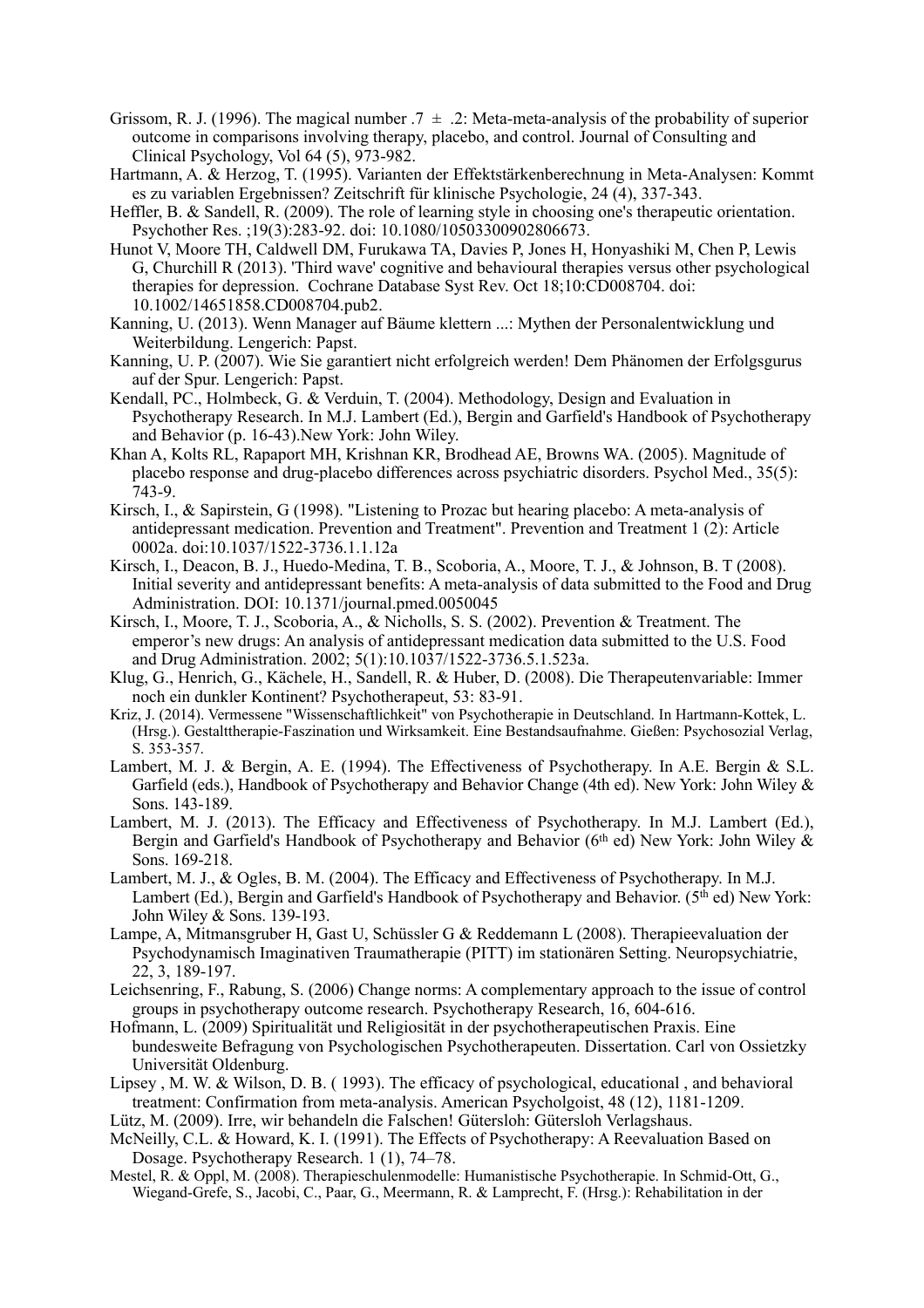Psychosomatik: Versorgungsstrukturen – Behandlungsangebote – Qualitätsmanagement (135-147). Stuttgart: **Schattauer.** 

- Mestel, R. & von Heymann, F. (2005). Ein empirischer Vergleich der Schwierigkeiten mit der ICD-10 Psychodiagnostik in zehn psychosomatischen Kliniken. Psychotherapeut. Psychodynamische Psychotherapie, 4, 1- 11.
- Mestel, R. (1996). Therapieevaluation am Dan Casriel Institut Therapieergebnisse von fünf Workshops im Jahr 1995. Unveröffentlichter Bericht.
- Mestel, R. (2014). Placebo-Therapie: Wirkung und Optimierungsmöglichkeiten. Unveröffentlichtes Seminar/Vortragsskript. HELIOS Klinik Bad Grönenbach. Free Download auf der Website der Klinik unter Qualitätsmanagement/Vorträge der Mitarbeiter
- Mestel, R., Erdmann, A., Schmid, M., Klingelhöfer, J., Stauss, K. & Hautzinger, M. (2000a). 1-3 Jahres Katamnese bei 800 stationär behandelten depressiven Patienten. In Bassler, M. (Hrsg.): Leitlinien zur stationären Psychotherapie: Pro und Kontra (S. 243 - 273). Gießen: Psychosozial Verlag.
- Much, T. (2013). Der große Bluff: Irrwege und Lügen der Alternativmedizin. Wien: Goldegg Verlag.
- Nachtigall, C. & Suhl, U. (2002). Der Regressionseffekt-Mythos und Wirklichkeit. Metheval report, www.metheval.uni-jena.de/materialien/reports/report\_2002\_02.pdf
- Ogunfowora, B., & Drapeau, M. (2008). A study on the relationship between psychotherapists' personality profiles and theoretical orientation preferences. Counselling and Psychotherapy Research, 8(3), 151-159.
- Orlinsky, D.E. & Ronnestad, M.H. (2005). How Psychotherapists Develop: A Study of Therapeutic Work and Professional Growth. NY: APA.
- Paulus, J. (2009). Welche Therapie ist gut für mich? Psychologie Heute compact, 21, 6-11.
- [Plass, D.,](http://www.aerzteblatt.de/archiv/treffer?archivautor=plass%252c+dietrich) [Vos, T](http://www.aerzteblatt.de/archiv/treffer?archivautor=vos%252c+theo)., [Hornberg, C.](http://www.aerzteblatt.de/archiv/treffer?archivautor=hornberg%252c+claudia), [Scheidt-Nave, C.](http://www.aerzteblatt.de/archiv/treffer?archivautor=scheidt%252dnave%252c+christa), [Zeeb, H](http://www.aerzteblatt.de/archiv/treffer?archivautor=zeeb%252c+hajo)., & [Krämer, A](http://www.aerzteblatt.de/archiv/treffer?archivautor=kr%25e4mer%252c+alexander). (2014). Entwicklung der [Krankheitslast in Deutschland: Ergebnisse, Potenziale und Grenzen der Global Burden of Disease-](http://www.aerzteblatt.de/archiv/161704/entwicklung-der-krankheitslast-in-deutschland-ergebnisse-potenziale-und-grenzen-der-global-burden-of-disease-studie?src=search)Studie, Dtsch Arztebl Int; 111(38): 629-38.
- Plassman, H., J., O'Doherty, B., Shiv, A. & Rangel A. (2008). Marketing actions can modulate neural representations of experienced pleasantness. PNAS 105 (3), 1050–1054.
- Poznanski, J. J. & Mc Lennan, J. (2003). Becoming a Psychologist with a Particular Theoretical Orientation to Counselling Practice. Australian Psychologist, [38 \(3\)](http://onlinelibrary.wiley.com/doi/10.1111/ap.2003.38.issue-3/issuetoc), 223–226.
- Prioleau, L., Murdock, M. & Brody, N. (1983). [An analysis of psychotherapy versus placebo studies.](http://philpapers.org/go.pl?id=priaao&proxyid=&u=http%253a%252f%252fwww.journals.cambridge.org%252fabstract_s0140525x00015867) [Behavioral and Brain Sciences](http://philpapers.org/asearch.pl?pubn=behavioral%2520and%2520brain%2520sciences)**,** 6 (2):275.
- Rief W, Hofmann SG (2009) Die Psychoanalyse soll gerettet werden. Mit allen Mitteln? Nervenarzt 80:593–597
- Schindler, H. & Schlippe, A.v. (2006). Psychotherapeutische Ausbildungen und psychotherapeutische Praxis kassenzugelassener Psychologischer Psychotherapeutlnnen und Kinder- und Jugendlichentherapeutlnnen. Psychotherapie im Dialog, 7(3), 334-337.
- Sharp, I. R., Herbert, J. D. and Redding, R. (2008). The role of critical thinking in practicing psychologists' theoretical orientation and choice of intervention techniques. The Scientific Review of Mental Health Practice, 6: 21–30.
- Sörqvist, P., Hedblom, D., Holmgren, M., Haga, A., Langeborg, L., Nöstl, A. & Kagström, J. (2013). Who needs cream and sugar when there is eco-labeling? Taste and willingness to pay for 'ecofriendly' coffee. **PLOS ONE** doi: [10.1371/journal.pone.0080719.](http://www.plosone.org/article/info%253adoi%252f10.1371%252fjournal.pone.0080719)
- Steffanowski, A., Löschmann, C., Schmidt, J., Wittmann, W. W. & Nübling, R. (2007). Metaanalyse der Effekte psychosomatischer Rehabilitation. Bern, Huber.
- Steyer, R., Hannöver, W., Telser, Ch. & Kriebel, R. (1997). Zur Evaluation intraindividueller Veränderung. Zeitschrift für Klinische Psychologie, 26, 291-299.
- Strauss, B., Barnow, S., Brähler, E., Fegert, J., Fliegel, S., Freyberger, HJ., Goldbeck, L., Leuzinger-Bohleber, M. & Willutzki, U. und andere (2009). Forschungsgutachten zur Ausbildung von Psychologischen Psychotherapeuten und Ki./Ju. Psychotherapeuten. www.bundesgesundheitsministerium.de/ fileadmin/redaktion/pdf\_publikationen/Ausbildung-Psychologische-Psychotherapeuten\_200905.pdf
- Strotzka, H. (1978). (Hrsg.): Psychotherapie und Tiefenpsychologie. Berlin: Springer (3. Aufl. 2013).
- To[polinski, S. & Hertel, G. \(2007\). The role of personality in psychotherapists' careers: Relationships](http://scholar.google.com/citations?view_op=view_citation&hl=de&user=bkatpeoaaaaj&citation_for_view=bkatpeoaaaaj:uehwp8x0ceic)  between personality traits, therapeutic schools, and job satisfaction. Psychotherapy Research 17 (3), 365-375